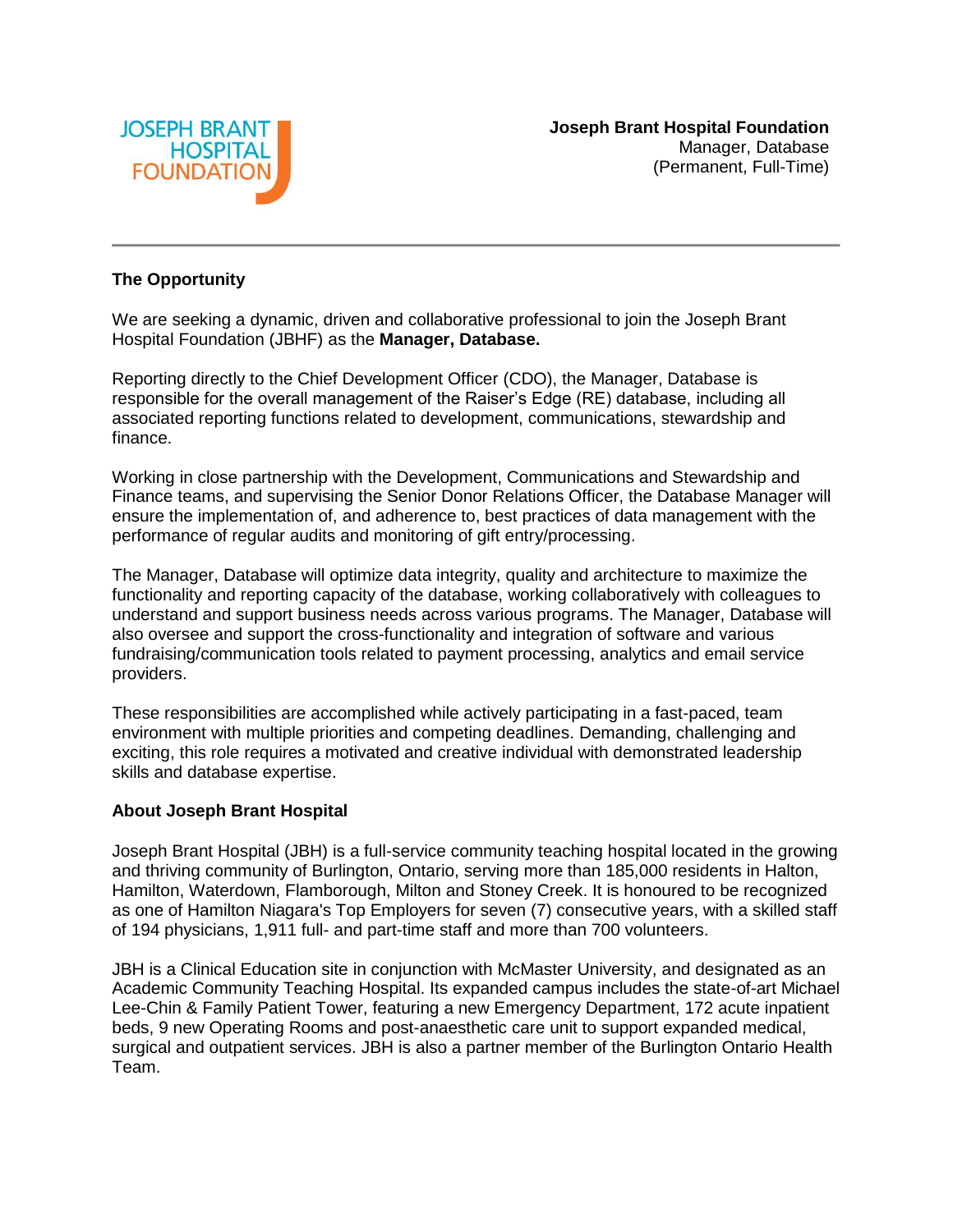JBH inspires and empowers a culture of caring and this is demonstrated in many ways including our commitment to the health, safety and wellbeing of our people.

# **About Joseph Brant Hospital Foundation**

JBHF was founded in 1976 to support Joseph Brant Hospital. We are committed to engaging our community, inspiring investment in our Hospital and making a difference in healthcare for our community. Our vision is to make a difference in our community, and through the generous giving of our supporters to provide an exceptional healthcare experience right here in Burlington.

The Our New Era Campaign in support of the new Joseph Brant Hospital surpassed its goal of \$60M, raising an unprecedented \$65M, enabling the incredible transformation of our Hospital, and having a tremendous impact on our community for generations to come.

With the successful conclusion of the capital campaign, we are poised to leverage the overwhelming support of the community to support new and emerging priorities which will continue to support our Hospital's vision of providing exceptional healthcare.

The Foundation is governed by a team of community volunteer leaders and is managed by a dedicated staff of professionals who ensure that every donation is used effectively and efficiently to meet the needs of patients and their families.

# **Key Duties & Responsibilities**

### **Database Management Functions**

- Oversee all functions of the RE database, including gift entry/processing (including the production of donor acknowledgement letters and tax receipts)
- Ensure adherence to existing business rules, practices, procedures and policies to maintain high data quality and integrity
- Develop new business rules, practices, policies and procedures, as required, to support critical business functions and meet project objectives and organizational goals
- Provide service and technical infrastructure support of the RE database
- Manage RE data updates and software administration
- Oversee and support the cross-functionality and integration of software and various online fundraising/communication platforms related to payment processing, analytics and email service providers
- Ensure compliance with all aspects of legislation affecting privacy and CRA receipting guidelines and best practices

# **Reporting & Analysis**

- Work collaboratively with colleagues to provide RE subject matter expertise and datadriven strategic insights and direction to support business needs
- Optimize data integrity, quality and architecture to maximize the functionality and reporting capacity of the database
- Configure, test and deploy custom reports and dashboards
- Create queries and produce reports and dashboards for analysis of fundraising/campaign KPIs, donor analysis and donor segmentation/targeting